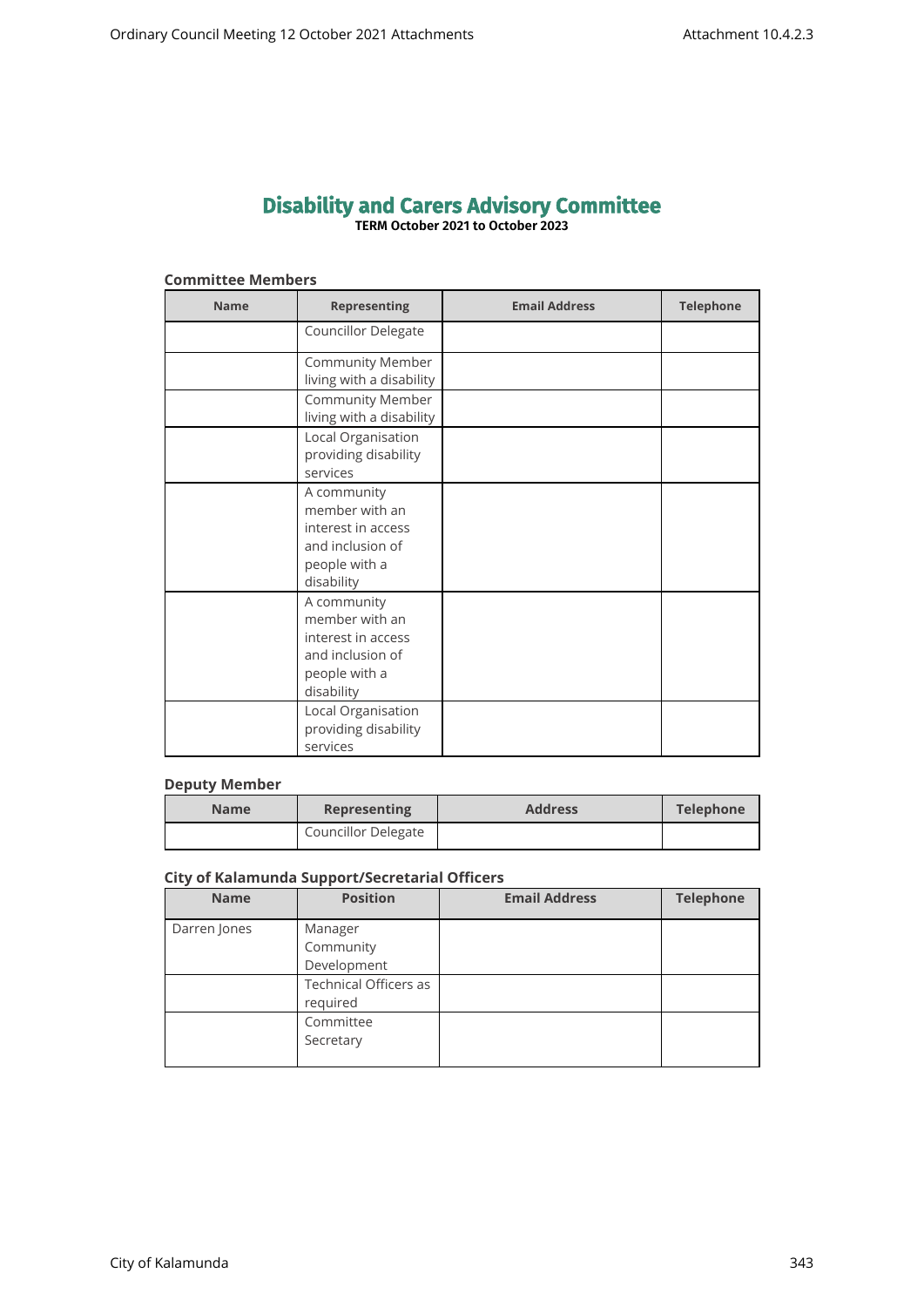# **DISABILITY AND CARERS ADVISORY COMMITTEE**

**Terms of Reference September 2021**

## **1. Name**

The name of the Committee shall be the *Disability and Carers Advisory Committee.*

## **2. Purpose**

To advise and make recommendations to Council, on a range of strategic issues which affect the quality of life of people with disability, their families and carers living in and visiting the City of Kalamunda.

## **3. Objectives**

To support the goals of being a community that cares for its frail, aged and people living with disability through:

- a. Considering provision of services, facilities and programs for people living with disability, their families and carers and visitors to the City of Kalamunda.
- b. Considering issues pertaining to the implementation of the Disability Access and Inclusion Plan (DAIP).
- c. Seeking to identify any opportunities to improve inclusion and reduce social isolation for all community members.
- d. Provide advice and recommendations to Council in respect to disability, disability services and improvement of access.

## **4. Councils Strategic Alignment**

*Kalamunda Advancing Strategic Community Plan to 2031* 

## **Priority 1: Kalamunda Cares and Interacts**

**Objective 1.1** - To be a community that advocates, facilitates, and provides quality lifestyles choices.

*Strategy 1.1.2* - Empower, support and engage all of the community.

## **5. Membership**

## **a) Qualification to be a Member**

Appropriate skills, knowledge or interest in disability access and inclusion.

## **b) No. of Members**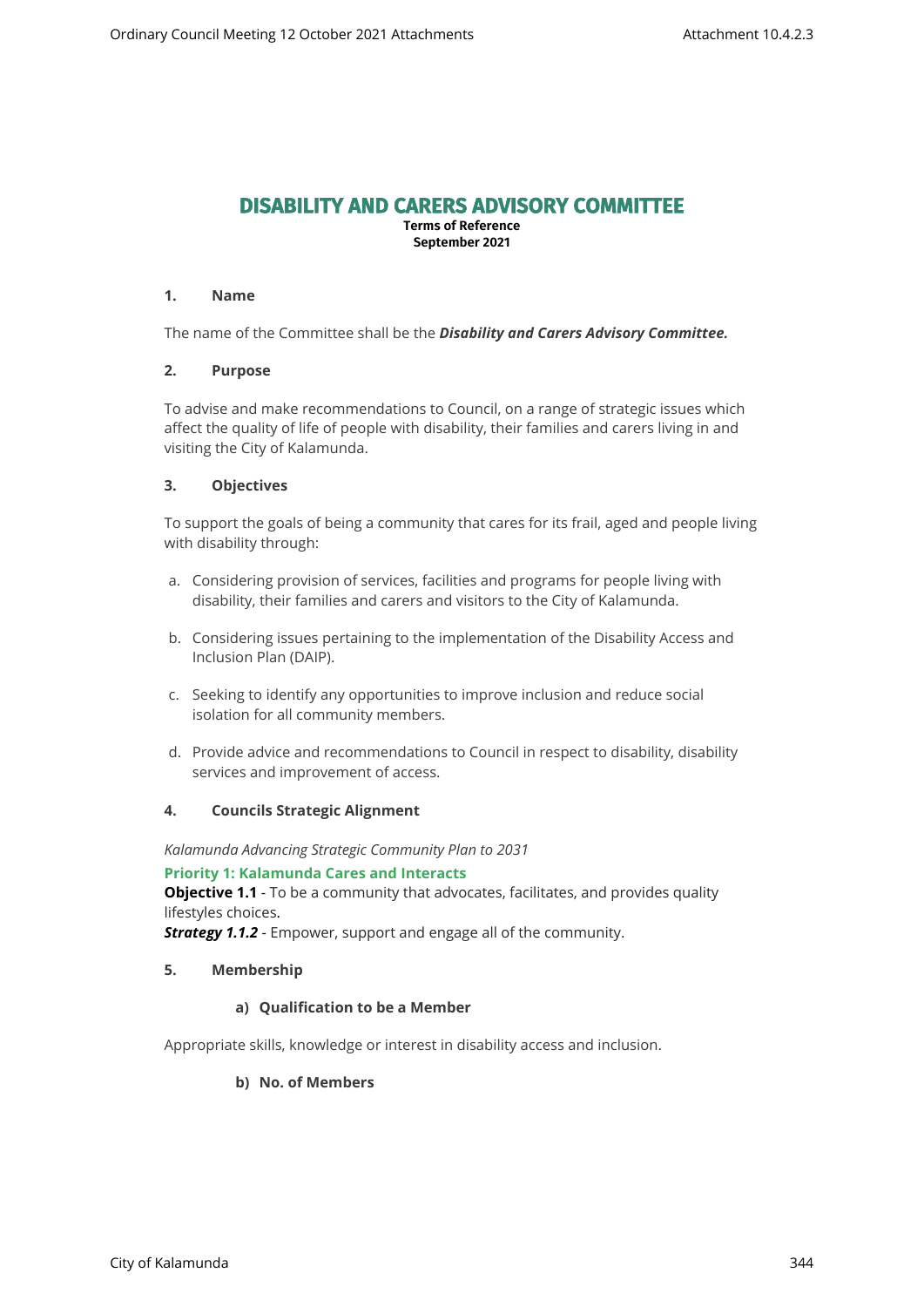A total membership of eight, appointed by Council and comprising: -

- i. One Councillor.
- ii. Up to five community representatives with a disability or who have experience and interest in access and inclusion of people with disability.
- iii. Up to two organisations providing services to people with disability.

## **c) Deputy Members**

Each committee shall have an appointed Deputy Councillors who is to attend meetings in the absence of the appointed Councillor.

## **d) Term of Appointment**

Appointment is for up to two years and members are eligible for re-appointment following the Council Ordinary Election.

## **e) Observers**

A request to attend a meeting as an observer will be approved at the discretion of the Presiding Member and the CEO.

Requests to attend as an observer should be provided to the CEO no less than two full working days prior to the meeting.

Observers:

- i. will not participate in the business of the committee.
- ii. will not be present when items of confidentiality are presented or discussed by the committee.

## **f) Resignation or Termination of Membership**

- i. Membership will be reviewed should a member miss three consecutive meetings without approved leave of absence and the Committee may choose to recommend to Council that the member is removed.
- ii. A committee member may resign from membership of the committee by giving the Chief Executive Officer or the committee's presiding member written notice of the resignation.

## **6. Election of Presiding Member and Deputy Presiding Member**

The election of the Presiding Member and Deputy Presiding Member will be conducted in accordance with the provisions of the *Local Government Act 1995*.

# **7. Meetings**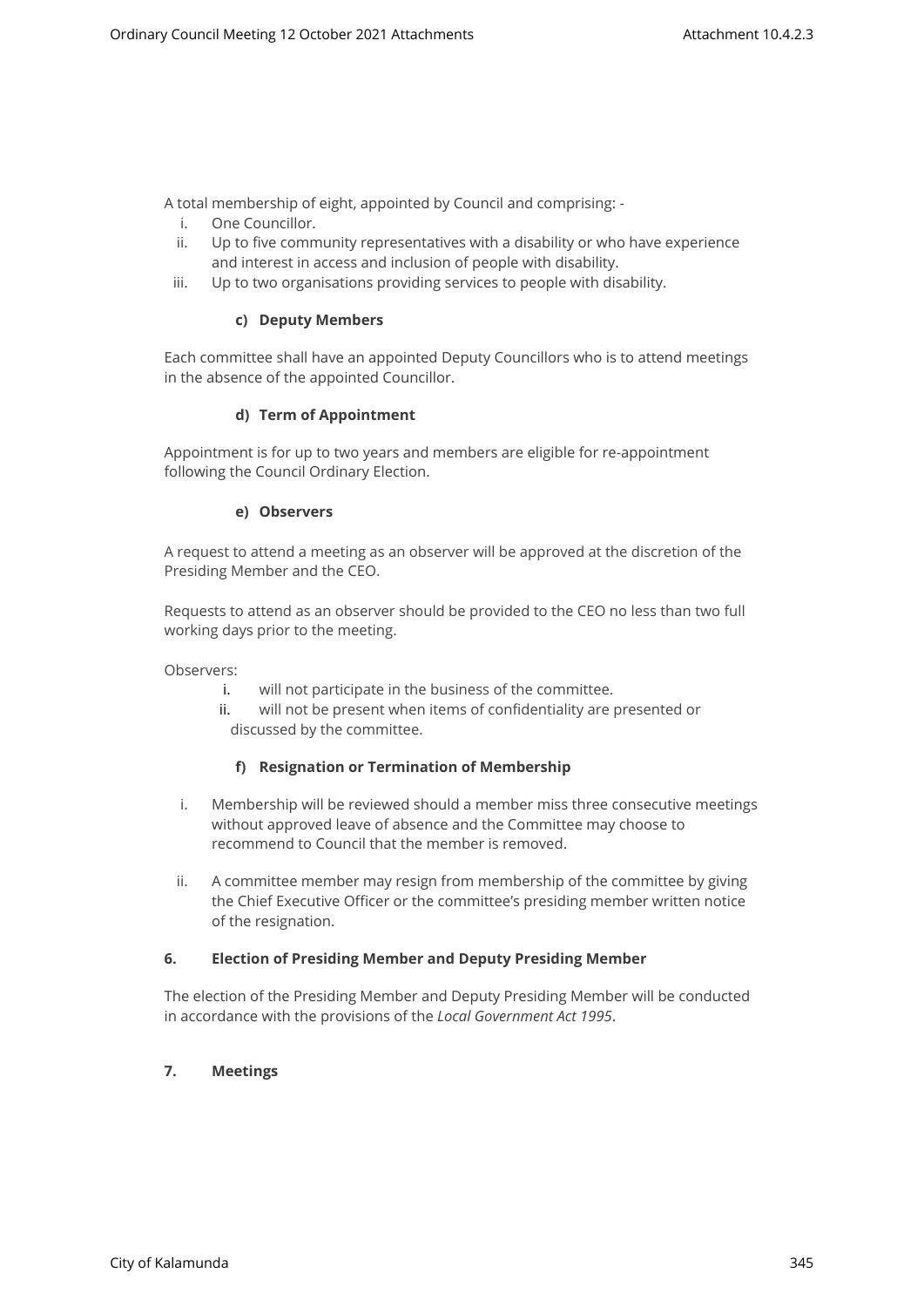## **a) Conduct of Meetings**

All meetings will be conducted in accordance with the provisions of the *Local Government Act 1995* and the City's Standing Orders Local Law and the City of Kalamunda Code of Conduct.

## **b) Inductions**

All Members will be required to attend an induction which will be held prior to the first meeting of a committee following a Council election.

## **c) Scheduling of Ordinary Meetings**

The Committee shall meet at least quarterly and can increase the frequency of meetings if required and in consultation with the City to ensure resources are available. Meetings should be held on a regular date and time to be determined by the committee.

## **d) Special or Extra Meetings and Working Groups**

A Special or extra meeting can be called by: -

- i. A majority decision of the Committee
- ii. The presiding member of the Committee
- iii. By at least  $1/3^{rd}$  of the members of the committee

A Committee may also choose to form working groups from its membership or to second others with specific skills for undertaking specific tasks required by the Committee.

#### **e) Quorum**

A quorum shall consist of at least one half of the appointed members.

## **f) Disclosure of Interests**

All Committee Members are required to disclose any financial, proximity or impartiality interests they may have in any matter to be discussed at the meeting.

## **g) Voting**

Each appointed member present shall have one (1) vote. In the event of a tied vote, the Presiding Member is to cast a second vote.

City of Kalamunda Officers supporting the Committee do not have voting rights.

## **h) Agendas and Minutes**